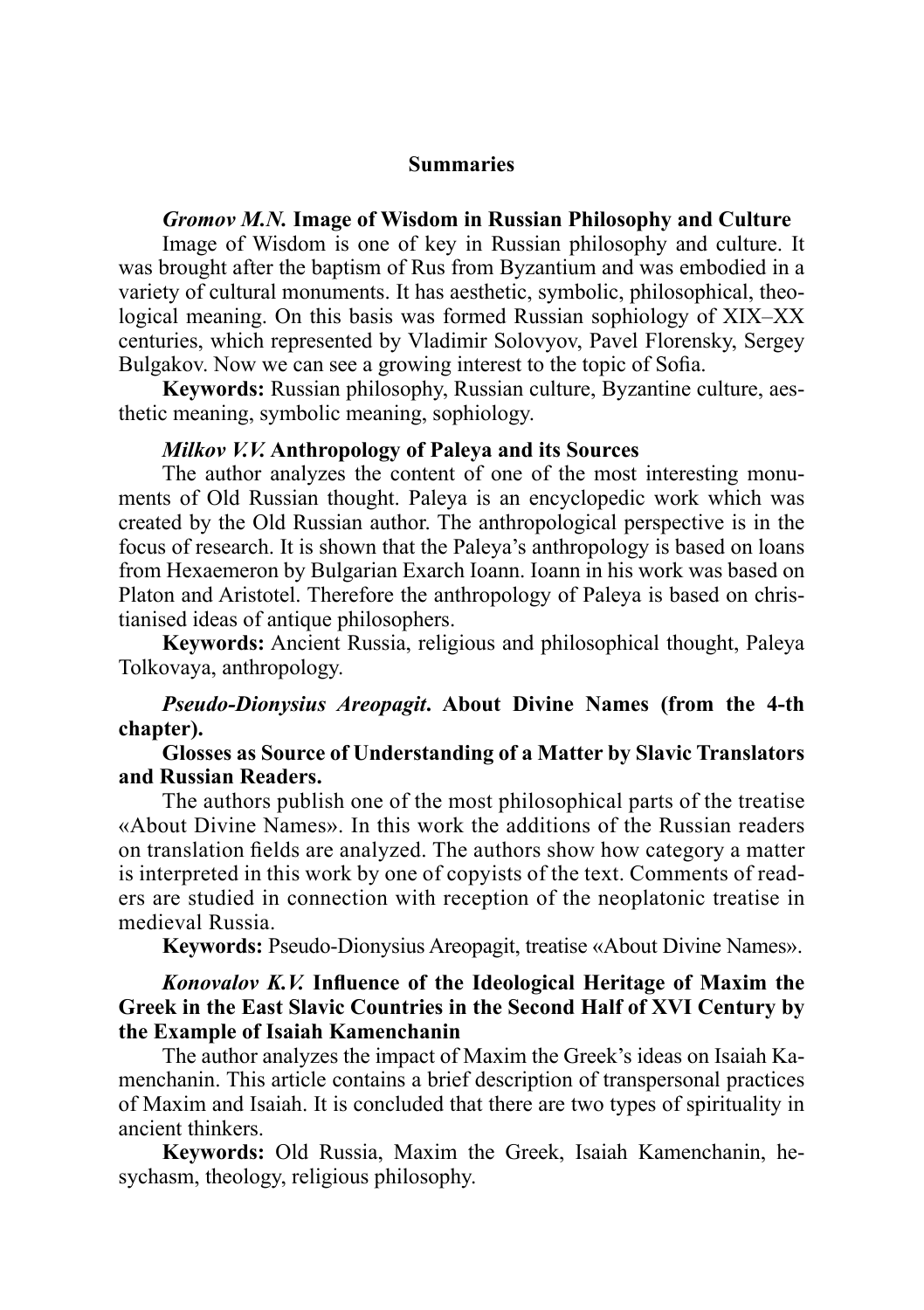#### *Marchenko O.V.* **On the Metaphysics of Socio-Cultural Reality in Russia at XVIII–XX Centuries**

The article is dedicated to a number of philosophical and literary heritage studying problems, connected with the metaphysics of socio-cultural reality in Russia and also to methodology of humanitarian sciences. The author examines some ideas of N.V.Gogol in conceptual correlation with ideas of G.S.Skoworoda and D.I.Chizhevsky. An importance of Skoworoda's outlook for Chizhevsky's interpretation of certain philosophical and historical-cultural problems, and first of all Gogol's creation, is shown.

**Keywords:** metaphysics, socio-cultural reality, russian thought, D.Chizhevsky, N.Gogol, G.Skoworoda, «akin labour», «own place».

## *Kutsenko N.A.* **Trinity of Humanitarian Knowledge in the Correlation of Traditions and Innovations**

The article is devoted to the question of trinity of humanitarian knowledge (philology, philosophy, theology). On the example of academicals studding in Russia at XIX century «the card» of the study of classic languages, here one of them – ancient Greece language, is examine.

**Keywords:** the history of Russian philosophy, trinity of humanitarian knowledge, academicals philosophy, ancient Greece language.

## *Lazarev V.V.* **Is it possible to reunite Westerners and Slavophils?**

Where is the root of deviations between the representative of westerners A.I.Hertzen and slavophils? What could be the point of their substantial unity? Is their nature the same or two different and incompatible ones? Hertzens view was closely connected with slavophils views of Russian community, historical mission of Russia and the character of Western development. But their vision of religion was obviously different. The author of this article analyses the possibility of synthesis between them on base of the principle, later called as antinomical monodualizm.

**Keywords:** monism, dualizm, monodualizm, religious mood, belief, organic synthesis, westerners, slavophils.

## *Tikheev Yu.B***. On the Question of «Ancient» Influences in V.S.Solovyov's early Philosophy**

The paper presents a critical analysis of «ancient» influences in V.S.Solovyov's early philosophy. The «ancient» layer in the works of young Russian philosopher consists in a large number of references and allusions to doctrines of pagan Platonism and Christian gnosis. However, the author shows that Solovyov's attitude to ancient thought was elaborated under influence by German philosophy (Schelling, Hegel) and protestant theology (F.Ch.Baur). Moreover, all these doctrines, «ancient» ones as well as «new» ones, were viewed by Solovyov as parts of so called «universal doctrine».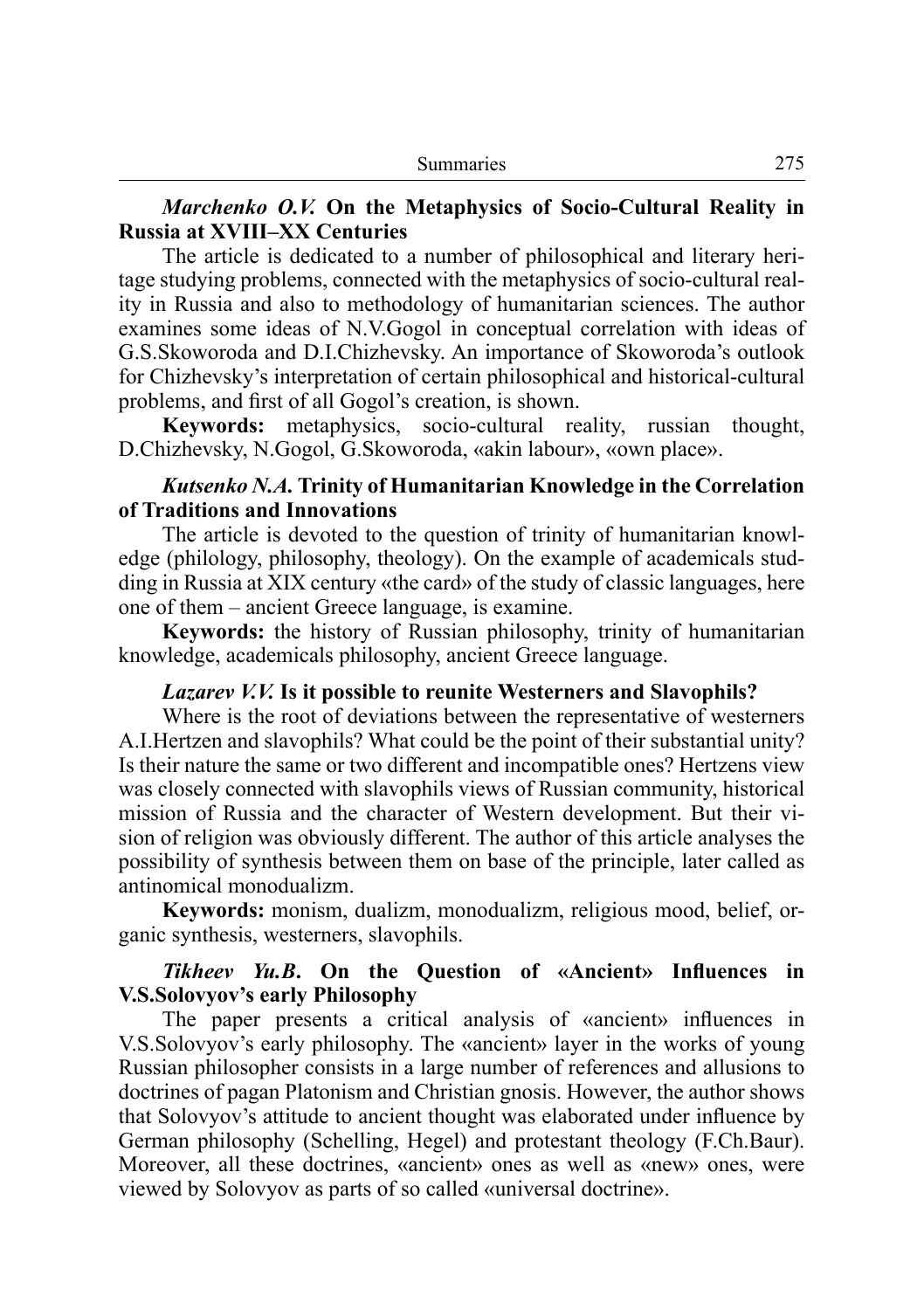**Keywords:** Solovyov, Schelling, F.Ch.Baur, German idealism, Platonism, world-soul, Gnosis, Gnostic system, universal doctrine.

#### *Serbinenko V.V.* **Egyptian Themes in the Russian Philosophy (V.Solovyov and V.Rozanov)**

The article analyzes the meaning and significance of Egyptian themes in the works of two Russian thinkers. Attitude to Egypt and Egyptian culture help to understand some essential aspects in the creative evolution of V.Solovyov and V.Rozanov.

**Keywords:** philosophy, religion, civilization, Egypt, culture, creativity, self-knowledge.

## *Bazhov S.I.* **Ethical Problems in P.I.Novgorodtsev's Philosophical Works**

In the article the ethical perspective in P.I.Novgorodtsev's philosophical works is considered, communication of an ethical and philosophical and legal perspective is shown. Since Novgorodtsev attach the extreme importance for development of ethics to works of Socrates, Platon, Kant and Gegel, the main attention is paid to publicizing of Novgorodtsev's views on doctrines of these thinkers. The author reveals the essence of the Novgorodtsev's concept of integral ethics as synthesis of its subjective and objective aspects.

**Keywords:** P.I.Novgorodtsev's ethic and philosophical views, ethical perspective.

#### *Polovinkin S.M.* **Personalism and Features of Social Policy (Christian Personalism of P.A.Florensky in the Context of Russian Thougth)**

The article deals with the difficult question of the place of personalism in P.A.Florensky's philosophical systems and place of Florensky in Russian intellectual history. The author argues that personalism is not marginal, but the central focus of Russian philosophy, and links to this circumstance the speci ficity of Russian social policies.

**Keywords:** Russian thought, personalism, personality, collegiality, Church, P.A.Florensky, social policies, modernity.

# *Tchernyaev A.V***. «Hamlet of Russin Revolution» (to 150th anniversary of Eugene N.Troubetskoy)**

The article describes personality and activity of Eugene N.Troubetskoy; demonstrates his special role in the ideological movement became known as Russian Religious-Philosophical «Renaissance»; states ideological ambiguity and political nature of this cultural and historical phenomenon.

**Keywords:** Eugene N.Troubetskoy, Russian religious Renaissance, philosophy of politics, religious and philosophical group «The Way».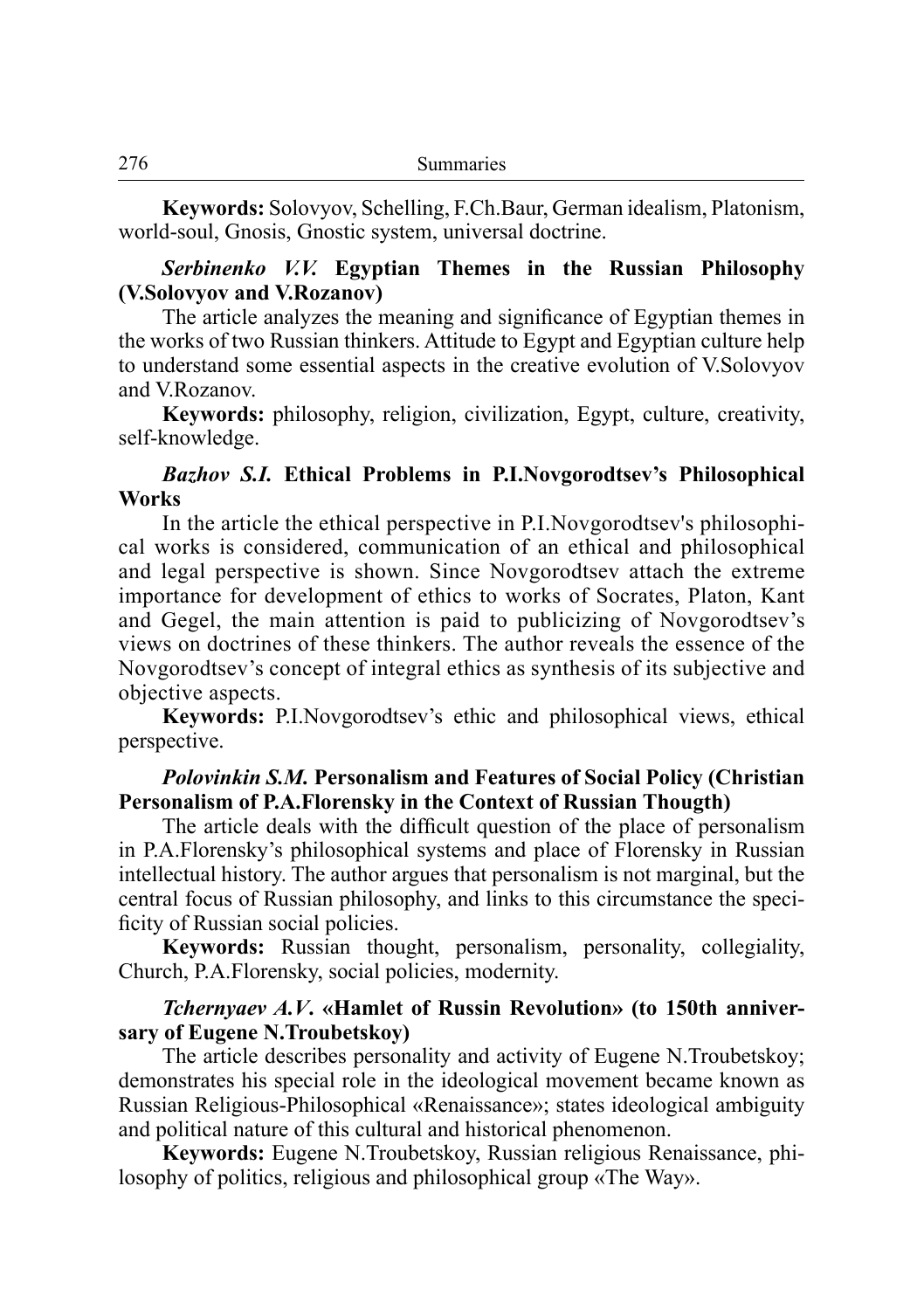## *Sobolev A.V.* **On the Moral and Spiritual Atmosphere in the Trubetskoy Family**

This material is publication of fragments of memories of Prince Grigory N.Trubetskoy – younger brother of philosophers Sergey and Eugene Trubetskoy. The value of these memories consists primarily in the fact that they clearly describe the unique spiritual and moral atmosphere in which were formed such a massive creative people as both brothers Trubetskoy. The publication is accompanied by a brief introduction and commentary.

**Keywords:** Russian philosophy of the early XX century, Sergey N.Trubetskoy, Eugene N.Trubetskoy, family spiritual tradition.

#### *Ushakov V.V.* **Marxism in Russian fin de siècle Cultural Context**

This article describes the social ideas of Russian Marxist philosophy of fin de siècle. The main trends of the Russian Marxism are explored. The study is based on the works by leading Russian Marxists, including S.N.Bulgakov, G.V.Plekhanov, M.I.Tugan-Baranovsky and others. Author analyzes the cultural context of Marxist social ideas. The article describes the particular ways of Marxist ideology in Russian fin de siècle. The article provides an analysis of main features of the different branches of Marxist philosophy in Russia.

**Keywords:** fin de siècle, Russian philosophy, social philosophy, Marxism, socialism, S.N.Bulgakov, G.V.Plekhanov, P.B.Struve, M.I.Tugan-Baranovsky.

### *Hou Jingna.* **Mystical Empiricism of N.O.Lossky in Sense and Sense out of Mystic**

The article is devoted to intuitionism (mystical empiricism) of N.O.Lossky in connection with the mystic. The author shows that initially the term «mystical» used as metaphor: external world is known as the God. Then the «mystical» gnoseology invariably was updated with teaching about the structure of the world: ideal-realism. At the last intuition of the God merged with the mystic.

**Keywords:** mystical empiricism, mystic, intuition, ideal-realism, intuition of the God.

#### *Vantchugov V.V.* **Philosophizing in Conditions of Non-peaceful Time: Understanding the Meaning of «the Second Patriotic War»**

The article is devoted to the intellectual activity in conditions of the First World War, when the Russian philosophers define the country's place in Eu ropean cultural landscape, rethinking culture in the geopolitical context, and topics such as patriotism, internationalism, nationalism, militarism and paci fism are developed in the context of the problems of historiosophy. Identification and analysis of sources with «military dimensions» allows us not only to identify the historical, political, philosophical and theological dimension of the war, but also to understand the changes in the world.